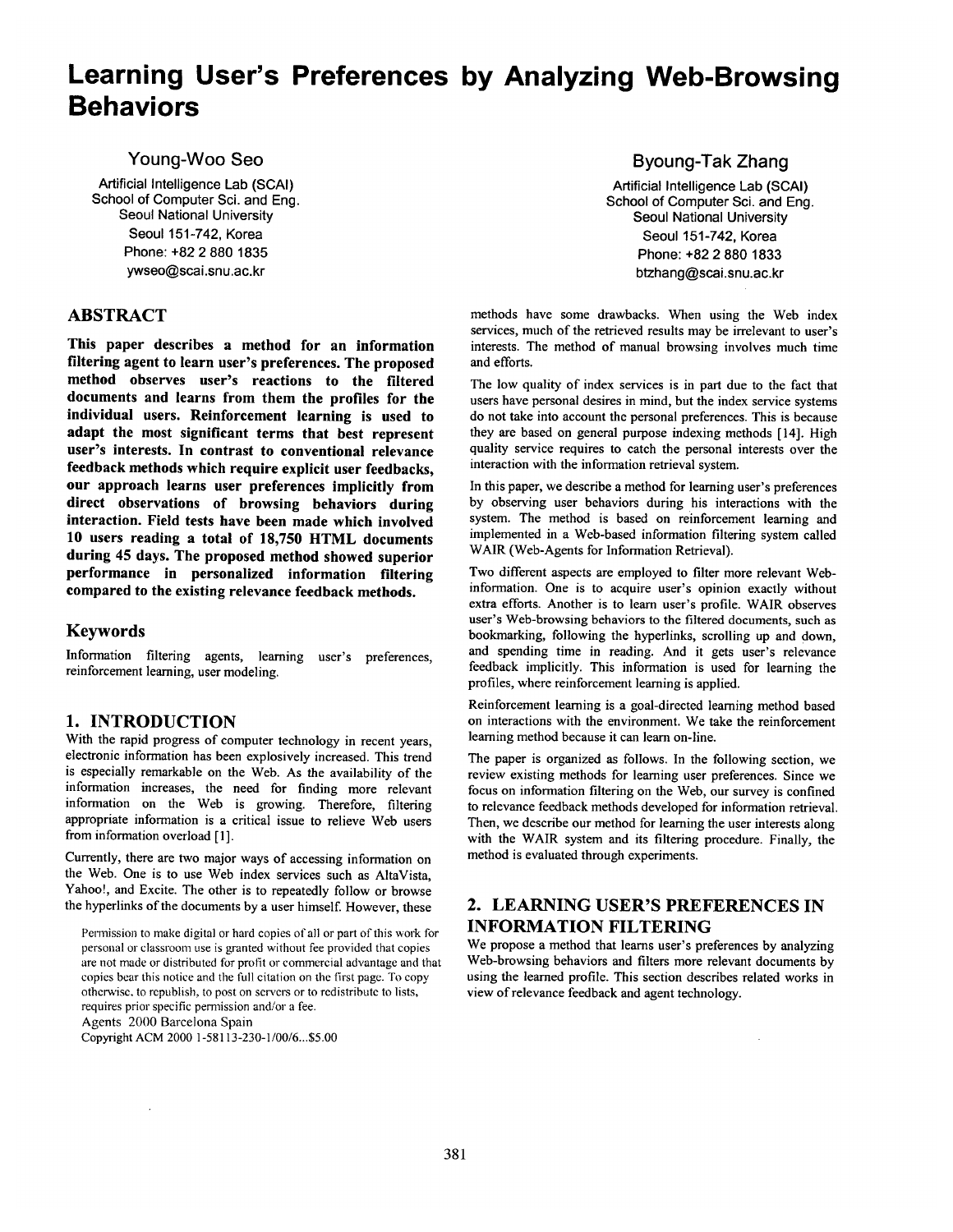### **2.1 User Relevance Feedback**

In information retrieval and filtering, users are usually not able to express their information needs in exact terms. But, they easily can evaluate a document on whether relevant or not to their information needs. The evaluation by a user is called user relevance feedback and is used for improving retrieval and filtering accuracy [2][4]. It should be required for expressing user's initial information need as more descriptive terms.

A general model of information retrieval is the vector space model [2] that represents queries and documents as vectors of terms. Query modification consists of re-weighting, adding or removing terms, and inserting structure to the queries. Rocchio has suggested a relevance feedback method as follows [3]:

$$
Q' = Q + \frac{1}{n_1} \alpha \sum_{i=1}^{n_1} R_i - \frac{1}{n_2} \beta \sum_{i=1}^{n_2} S_i
$$

where

 $Q$ : the vector for the initial query,

 $R_i$ : the vector for relevant document i,

 $S_i$ : the vector for irrelevant document i,

 $\alpha$ ,  $\beta$  : Rocchio's weights.

*Q"* is a modified vector of the original query plus the vectors of the relevant and the irrelevant documents. Rocchio's weights are the factor used for adjusting the ratio of each component. The Rocchio algorithm is the basis of relevance feedback in IR of vector space model [2]. The original query vector is expanded to the query which is the vector of the original query plus the vectors of the relevant and the irrelevant documents. Most of the relevance feedback methods in the vector-space model are based on Rocchio's method. But these methods have several drawbacks. One of them is that they do not discriminate well which term is more relevant to the user's initial need because they make use of all the terms in the retrieved documents. Another is that the cost of vector sums is very high in relatively dynamic document sets like the Web. Therefore, it is difficult to be applied to information filtering on the Web.

To overcome these drawbacks of batch algorithms, there are online incremental algorithms, called WH (Widrow-Hoff) and EG (exponentiated gradient) [6][7]. The LMS and WH are learning algorithms that search the weight vector representing the user information need. WH is viewed as a gradient descent procedure since the term  $2(W \cdot X - y)x$  is the gradient of the square loss. Thus, WH tries to move in a direction in which this loss is decreasing the fastest.

$$
w_{i+1,j} = w_{i,j} - 2\eta (W_i \cdot X_i - y_i) x_{i,j}
$$
  
where  

$$
W_i
$$
: the weight vector at *i*th iteration,  

$$
w_{i,j}
$$
: *j*th term in the  $W_i$ ,  

$$
X_i
$$
: the *i*th document vector,  

$$
x_{i,j}
$$
: *j*th term in the  $X_i$ ,

 $y_i$ : relevance feedback to the  $X_i$ .

The parameter  $\eta$ >0, usually called the learning rate, controls how quickly the weight vector  $W$  is allowed to change, and how much influence each new example has on it.

The EG algorithm is similar to WH in that it maintains a weight vector  $W_i$  and runs through training examples one at a time.

$$
w_{i+1,j} = \frac{w_{i,j} \exp(-2\eta (W_i \cdot X_i - y_i)x_{i,j})}{\sum_{j=1}^d w_{i,j} \exp(-2\eta (W_i \cdot X_i - y_i)x_{i,j})}
$$
  
where  

$$
\eta = \frac{2}{3R^2}, R \ge (\max_i x_{i,j} - \min_j x_{i,j}).
$$

Since they can learn a linear classifier with less data and in online fashion, it is useful to apply these algorithms to personalized information filtering. But they mainly consider weight modification, and thus the results are affected by other factors such as term selection. Because EG follows an exponentiated gradient, small variations in how the gradient is determined might have large effects on algorithm behavior [7].

We exploit a method that reflects directly user's opinion to the term in the profile. That is, if a term in the document estimated as "relevant" is included in the user's profile, the term receives user's feedback as follows:

$$
w_{pk} \leftarrow w_{pk} + \alpha r_i, \qquad \text{if } k \in D_i
$$
  
where  

$$
r_i : \text{relevance feedback to the filtered document } D_i
$$
  

$$
w_{pk} : \text{weight of } k\text{th term in profile } p
$$

Here  $\alpha$  is the learning rate that controls learning speed. If a weight of a term is less than the threshold, the term is removed from the user's profile. As the more relevant documents are filtered by a term, the importance of the term increases.

So far, we described methods that modify the initial user information needs into more descriptive terms. These methods have a drawback that the user participates in relevance feedback himself. The more a filtering system gets user's opinions, the less it is not convenient to use. In the next section, we describe methods that get user's potential opinions by analyzing his behaviors.

# **2.2 Learning User's Preferences by Analyzing His Behaviors**

A concept of an intelligent agent was proposed that can reduce information and work overload on behalf of users [9]. An intelligent agent "looks over his (or her) shoulder" his behaviors and learns his preferences. And then it takes the place of user's works or delivers more interesting information.

Letizia [10], which is an assistant for browsing the Web, traced the user behavior in the conventional Web browser. It analyzed his (or her) behaviors, such as following-up of the hyperlinks in an HTML document. And then it estimated his interests by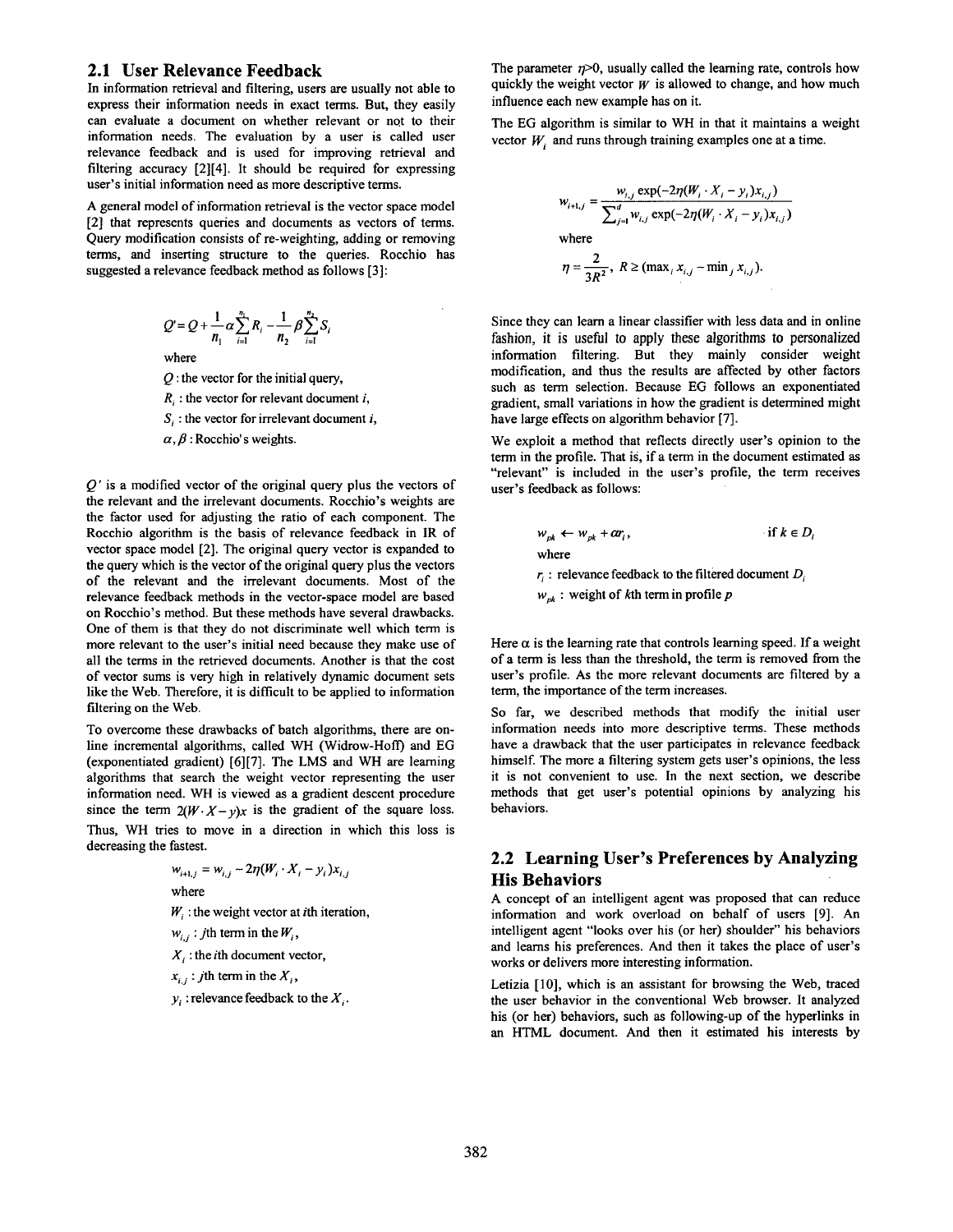parsing the document and recommending HTML documents. It has some benefits that satisfy the potential information need without using the retrieval tools such as WAIS or Web Crawler, and using Web-index services such as Yahoo! or AltaVista. And it also helps the user to persist his interest. But, learning about a person takes much time and there are many variables associated with the learning.

WebWatcher [11] learns the user interests using reinforcement learning as in WAIR. In WebWatcher, it is assumed that the information space is linked with hyperlinks. While the retrieval agent seeks the relevant document, it is directed by the value of reinforcement learning. It chooses one of the hyperlinks in the visited HTML document as the next.

$$
Q_{n+1}(s,a) = R(s') + \gamma \max_{s'} [Q_n(s',a')]
$$

Here, the value of  $Q$  is the discounted sum of future rewards that will be obtained when the agent follows a hyperlink in an HTML document and subsequently chooses the optimal hyperlink.  $\gamma$  is a discount factor that regulates a ratio of the future reward. The agent, which is a reinforcement learner, will seek a policy maximizing the expected value of the future reward.

In [12], a system is described that learns user's profiles by analyzing user behaviors to the filtered net-news. The net-news system implemented in [12] observes several behaviors, for example, spending time on reading and following the hyperlinks in the filtered documents. They successfully estimate explicit user feedbacks by analyzing user's behaviors.

As described above, we analyze user's behaviors on the Web browser and then estimate explicit user's feedback  $R_E(i)$  by using analyzed information. We refer to this type of feedback as implicit feedback. Implicit feedback  $R<sub>i</sub>(i)$  is obtained by observing user's behavior on the filtered ith document. It is composed of several parts: time for reading *(rt),* bookmarking *(bm),* scrolling thumb up and down (sl), and following up (fl) the hyperlinks in the filtered documents. The total score of implicit feedback is computed as:

$$
R_{I}(i) = \sum_{v \in F} c_{v} f_{v}(i)
$$
  
where  

$$
F = \{rt, bm, sl, fl\}.
$$

Here,  $c_v$  is a weight for each factor of the implicit feedback. It is learned by using a multi-layer neural network.

# **3. INFORMATION FILTERING BY ANALYZING USER'S WEB-BROWSING BEHAVIORS**

In this section, we describe a method that analyzes user's Webbrowsing behaviors and learns user's preference by using reinforcement learning.

The method is implemented in a Web-based personalized information filtering system called WAIR (Web Agents for Information Retrieval).

WAIR consists of three agents: a user-interface agent, a Webdocument retrieval agent, and a profile learning agent. The userinterface agent, shown in Figure 1, directly interacts with the user. Part A is an input board that gets user's information need and shows the status of filtering. Part B is for presenting the filtering results and getting the user's explicit feedback. Part C is a repository of bookmarking. Part D is a browser where WAIR observes the user's behaviors.

The missions of each agent are as follows.

• User-interface agent: It observes user's behaviors, for example, bookmarking, time for reading, scrolling up/down thumb, and following up the HTML document by way of "looking over the shoulder" of the user.

**•** Web-document retrieval agent: Getting the user's interests from the user-interface agent, it retrieves a set of candidate HTML documents. It sets a starting-point of retrieval using the meta-search.

• Learning agent: It learns user's profile by using reinforcement learning. Information needed for learning are supplied by the user-interface agent. It guides the retrieval direction of the retrieval agent. This means that the learning agent supplies the retrieval agent with relevance criteria, which is a modified profile. And it estimates an explicit user relevance feedback with a multi-layer neural network.

The agents are closely related with each other for personalized information filtering, but we do not focus on their interactions in this paper. Figure 2 shows the overall procedure of Webdocument filtering.

The profile for a user consists of one or more topics  $p$ . Each topic represents user's specific information need. The profile  $p$  is represented as a vector of terms:  $W_p = (w_{p1},...,w_{pk},...,w_{pn})$ , where  $w_{pk}$  is the weight of k-th term and n is the number of terms used for describing the profiles. Topics are initially information need itself but they are expanded through incremental feedback. The ultimate goal of WAIR is to learn the profile of the user to filter documents that best reflect his (or hers) preferences. WAIR filters the Web-document by using conventional Web-index services. That is, it queries user's information need to the Webindex services and receives N URLs. After each of the retrieved HTML documents  $(D_i)$  is preprocessed (i.e., remove the stoplists and HTML tags), it is evaluated as follows: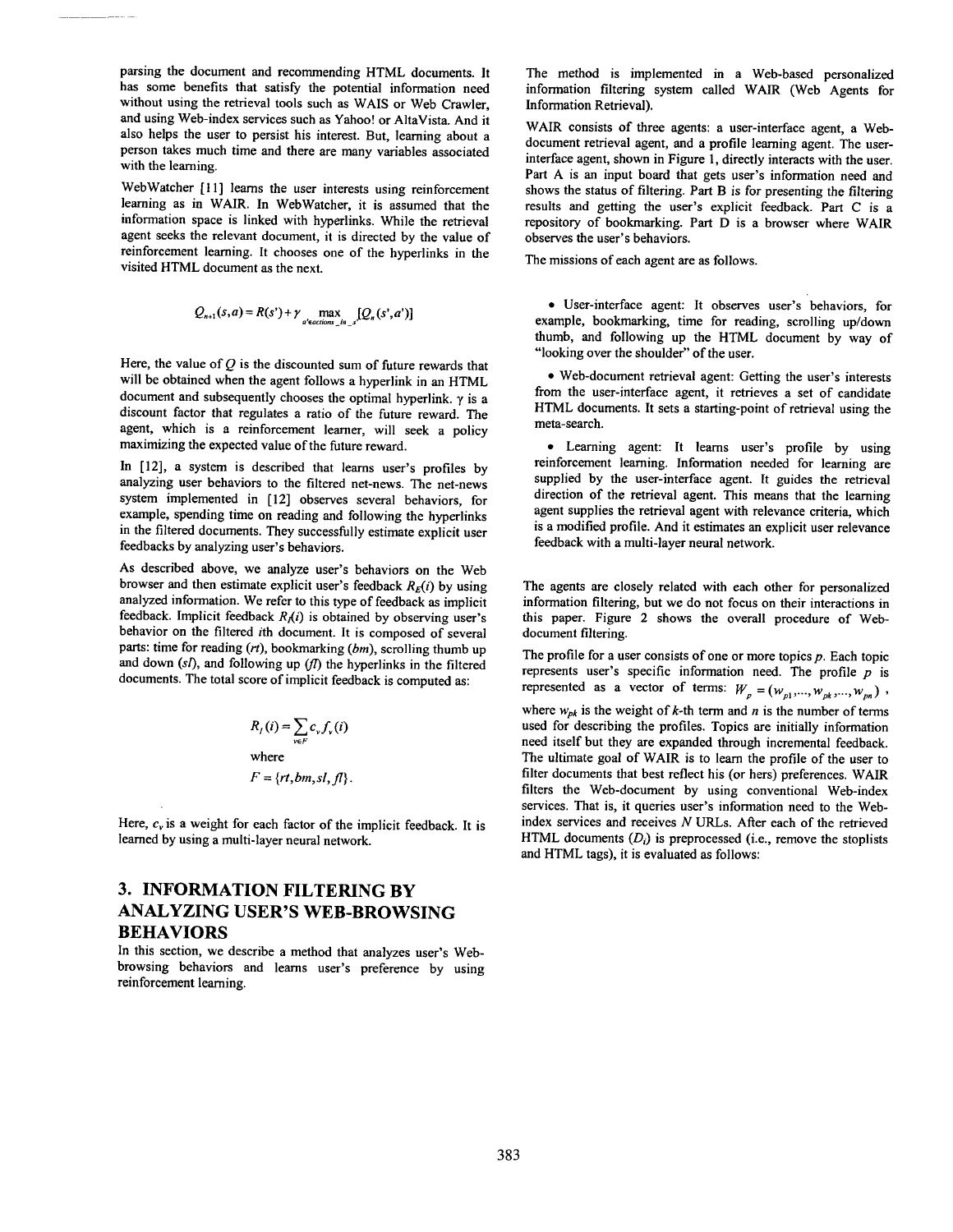

**Figure 1: User-interface of WAIR.** 

$$
RV_{D_i} = \sum_{k=1}^n t f_{ik} \times w_{pk}, \qquad \text{if } k \in D_i
$$

where

 $tf_{ik}$ : term frequency of k th term in retrieved document  $D_i$  $k, w_{pk}$ : kth term and weight in the profile about p.

We do not use the general  $tf \cdot idf$  (term frequency  $\cdot$  inverse document frequency) [2] based indexing method in preprocessing the HTML documents. As we focus on filtering a dynamic information stream, it is difficult to define the static document sets. Since we also do not take a serious view of term's weight in the document, there are the term's weights only in the profile. The candidate documents are presented to the user, after sorted by the retrieval value  $(RV)$  in a descending order.

After the filtering, the user evaluates the results. WAIR acquires the user's explicit  $R_E(i)$  or implicit  $R_i(i)$  feedback by using equation in Section 2.2.



**Figure 2: Learning preferences by analyzing browsing behaviors.** 

WAIR exploits reinforcement learning for filtering more personalized information. Reinforcement learning is a goaldirected learning method based on interactions with the environment [5]. The learner receives a scalar-valued feedback  $r<sub>b</sub>$ called reward, when it chooses and takes an action at given time  $t$ and a given state  $s_t$ . The objective is to maximize the expected value of the cumulative reward it receives in the long run from the environment [5][15]. According to the above description, the policy is the learner's way of behaving at a given time.

The goal of WAIR is to look for the best state of the profile. States in our problem are defined as a profile vector of terms and their weights. Accordingly, the best state of the profile can be interpreted as the most similar representation of the user's initial interests. Actions are defined as the method of picking up terms that participate in estimating the relevance between documents and profile. To find the state reflecting the user's interests well, we employ the  $\varepsilon$  -greedy terms selection method. Specifically, WAIR selects the  $m$  terms from the specific topic  $(p)$  in the profile, where  $m - \varepsilon$  terms have been sequentially selected by the order of the highest weights and  $\varepsilon$  terms have been randomly selected. Since this selection method uses its current learned knowledge about user's interests (i.e. select the terms of highest weights), it can be described by the concept of exploitation [5]. And, it also gives a boost for profiles to find the terms to discriminate which documents are more relevant to the initial user's interests by the notion of exploration.

At time  $t$ , we define the scalar-valued feedback from the user as

$$
r_i = \beta R_E(i) + (1 - \beta)R_I(i),
$$
  

$$
0 \le R_E(i) \le 1, \quad 0 \le R_I(i) \le 1
$$

where  $\beta$  is a regulating factor that adjusts the ratio of implicit and explicit feedbacks. At time *t*, the value  $V_{p,t}$  of the profile about topic  $p$  is estimated by

$$
V_{p,i} \leftarrow V_{p,i-1} + [R_i + \gamma \Delta V_{p,i}], \quad 0 \le \gamma < 1
$$
\nwhere

\n
$$
R_i = \frac{1}{N} \sum_{i=1}^{N} r_i, \quad \Delta V_{p,i} = \frac{1}{N} \sum_{i=1}^{N} \sum_{k=1}^{n} (w_{pk,i} - w_{pk,i-1})
$$

 $\gamma$  is a discount factor that determines the present value of expected future reward. We approximate the value about the future reward as the change of term weights. The positive value of the change means that the current selected terms are good choices for representing the user's interest and the current contents of the profile will obtain the future positive feedback from the user.

At time  $t$ , the V value of profile  $p$  is the sum of the current value of evaluation from the user and the estimated value of future evaluation. That is, the learning agent bootstraps itself to more relevant point of the user's interests by considering the current reward and the estimated future reward. Thus, it directs the learning agent to the best point of the term space about user's specific interests.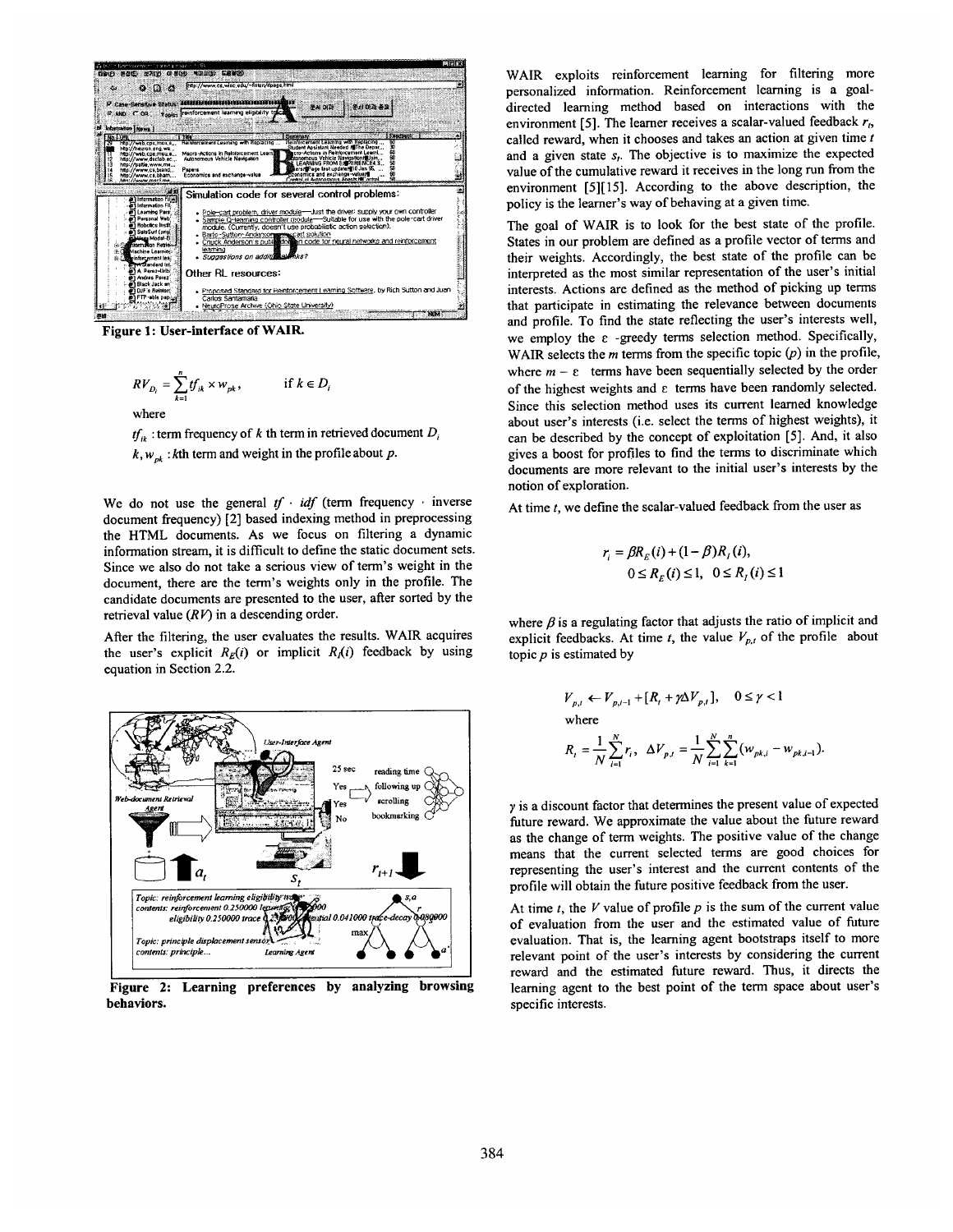## **4. EXPERIMENTAL RESULTS**

Several experiments were carried out using the proposed method. The objective of the first experiment was to compare the performance of the proposed method with that of the conventional feedback methods. In this experiment, 10 people volunteered to suggest 30 topics. These 30 topics amount to a total of 15,000 HTML documents. 100 HTML documents were filtered per each of topics by using the four methods described Section 2.

Figure 3 and Table 1 show the result of the first experiment and parameters used. The method called "e-match" is a baseline method in which no relevance feedback is obtained from the user. It only follows up the hyperlinks, which are exactly anchored with user's initial query terms.

| Feedback methods | Parameters                         | Term expansion                                               |
|------------------|------------------------------------|--------------------------------------------------------------|
| Rocchio          | $\alpha$ =0.75, $\beta$ =0.25      | higher weight                                                |
| WH               | $n=0.03$                           | higher weight                                                |
| EG               | $n=0.03$                           | higher weight                                                |
| WAIR             | $\alpha=1, \beta=0.03, \gamma=0.9$ | $m$ - $\varepsilon$ : higher weight,<br>$\varepsilon$ random |

**Table 1: Parameters used for various learning methods used in comparison. The parameter values were chosen from preexperiments.** 

In the first experiment, the batch algorithms, such as Rocchio, did not learn well with less documents.



**Figure 3: Comparison of the relevance with other relevance feedback methods by using explicit feedback. The X axis is the number of filtered documents and the Y axis is the average of explicit user relevance feedbacks.** 



**Figure 4: Correlation between bookmarking and relevance of filtered documents. Out of 15000 documents, a total of 1200 documents were related with bookmarking.** 

Because of using the final result after learning, they did not exploit experiences obtained during learning.

Since online incremental algorithms, such as WH, EG, and WAIR, learn through training examples one at a time, they outperformed batch methods. Setting up a goal as next state, the proposed method learns profile incrementally with experience. And it randomly selects terms that are components of the profile.

We analyzed the correlation of value's user behaviors to the relevance of documents. A statistical analysis of the results shows that the major factor of implicit feedback is the bookmarking of an HTML documents.

It means that the bookmarked URL reflects user's strong opinion of relevance. In Figure 5, we see that most participants scrolling up or down to evaluate the documents. Although the number of scrolled documents is important, scrolling itself does not affect user's opinion. There is also a tendency that the HTML documents on which the user spent a long time to read were rated as "relevant" and the documents for which only a short time is spent were evaluated as "irrelevant".



**Figure 5: Correlation between scrolling and relevance of the filtered documents. Out of 15000 documents, a total of 10500 documents were related with scrolling.**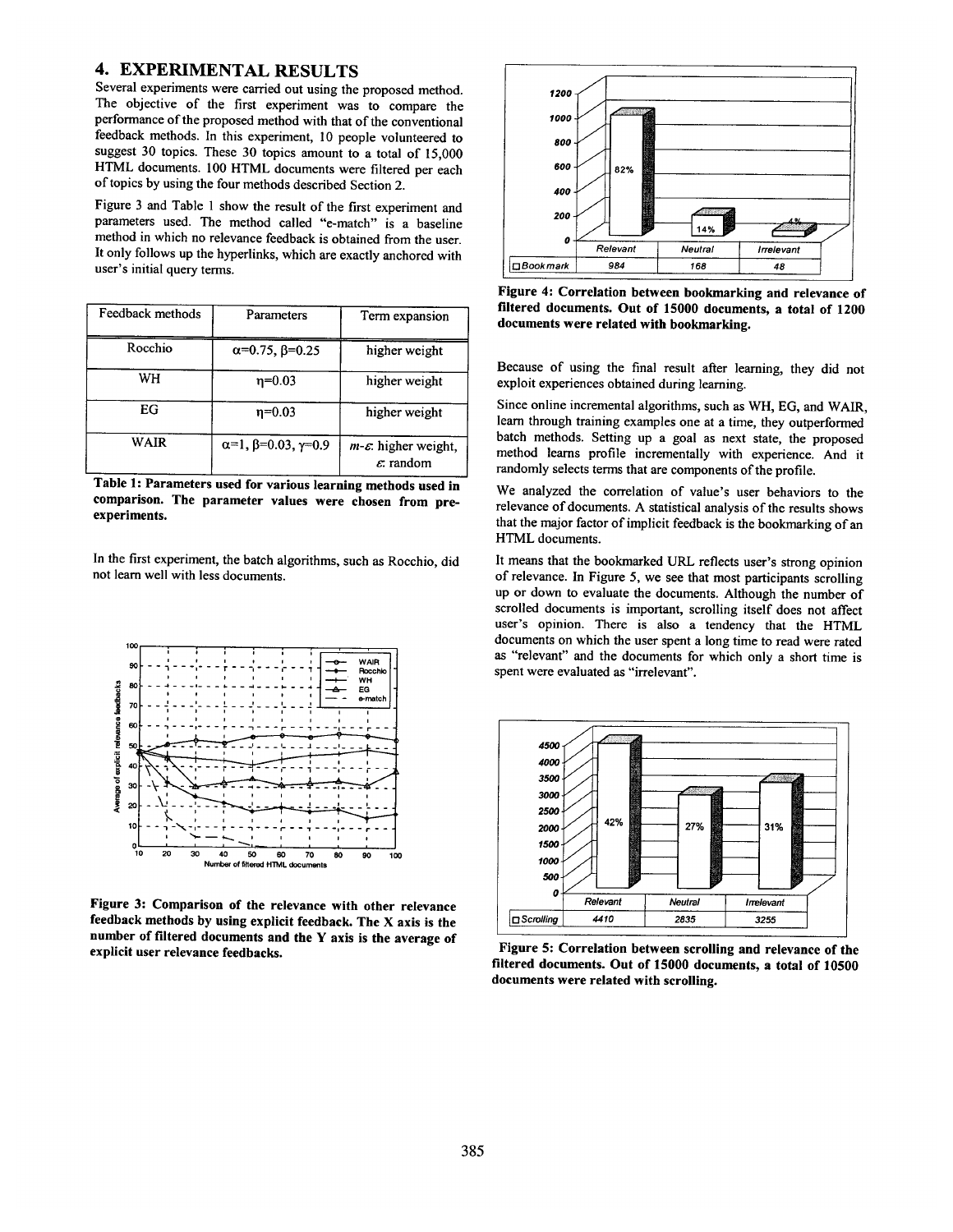

**Figure 6: Correlation between follow-up and relevance of the filtered** documents. Out of 15000 documents, a **total of** 6450 **documents were related with** follow-up.

To approximate user's explicit relevance feedback, we deployed a three-layer neural network. It consisted of 4 input nodes, 3 hidden nodes, and I output node. Its weight vector is trained by using the results of the first experiment to estimate user feedback. We performed next experiments to compare three online feedback methods taking sides view of the filtering accuracy and adaptation. This involved 5 people with each at a topic. 750 HTML documents were presented at a topic with each of tested methods. The number of HTML documents used for this experiment is 3,750.

As described earlier, user relevance feedback is implicitly obtained by a neural network. In a filtering trial, each method was presented 10 HTML documents. Figure 8 shows the results for 25 filtering trials. To verify the accuracy of implicit feedback, we asked to the participants to evaluate 25th filtered documents explicitly. The difference of feedback values, *Feedbackerror,* is calculated by subtracting the implicit feedback from the explicit feedback.



Figure 7: **Correlation between reading time and relevance of the filtered documents. There is a tendency to spend a longer time to read HTML documents those evaluated as relevant.** 



Figure **8: Comparison of the relevance with online incremental relevance feedback methods by using implicit feedback.** The X **axis is the number of filtered documents and the Y axis is the**  average of explicit user relevance feedback. *Feedback<sub>error</sub>* =  $R_E$  $-R<sub>b</sub>$  WAIR=-15, WH=-10, EG=0.

#### **5. CONCLUSION**

In this paper, we proposed a new method for learning user preferences that obtains the required information directly from user interactions. Through the experiments on a group of users, we verified that the method can provide documents which are more relevant to the user's specific interests when compared with other conventional feedback methods. It also effectively adapts to the user's specific interests with implicit feedback only. In terms of adaptation speed, the proposed method converged on the user's specific interest faster than existing relevance feedback methods. Based on the results, we can conclude that learning from the shoulders of the user can significantly improve the performance of personalized information filtering systems.

In spite of our success in learning the user preferences in the WAIR system, we should mention that the success comes in part from the environments where we made our experiments. One is that the topics used for experiments were usually scientific and thus the filtered documents contained relatively less-ambiguous terms than those that might be contained in other usual Web documents. Another reason might be that the duration of our experiments were not very long during which the user interests did not change very much. The adaptation to user's interests during a longer period of time in a more dynamic environment should still be tested.

From a more practical point of view, the response time is a crucial factor in the information retrieval and filtering. However, our focus in this paper has been confined to the relevance feedback. Learning from users to minimize their response time is one of our research topics in the future.

#### **ACKNOWLEDGEMENTS**

This research was supported in part by Korean Ministry of Information and Communication under Grant 98-199 through IITA (Institute of Information Technology Assessment) and by Korea Science and Engineering Foundation through AITRC (Advanced Information Technology Research Center).